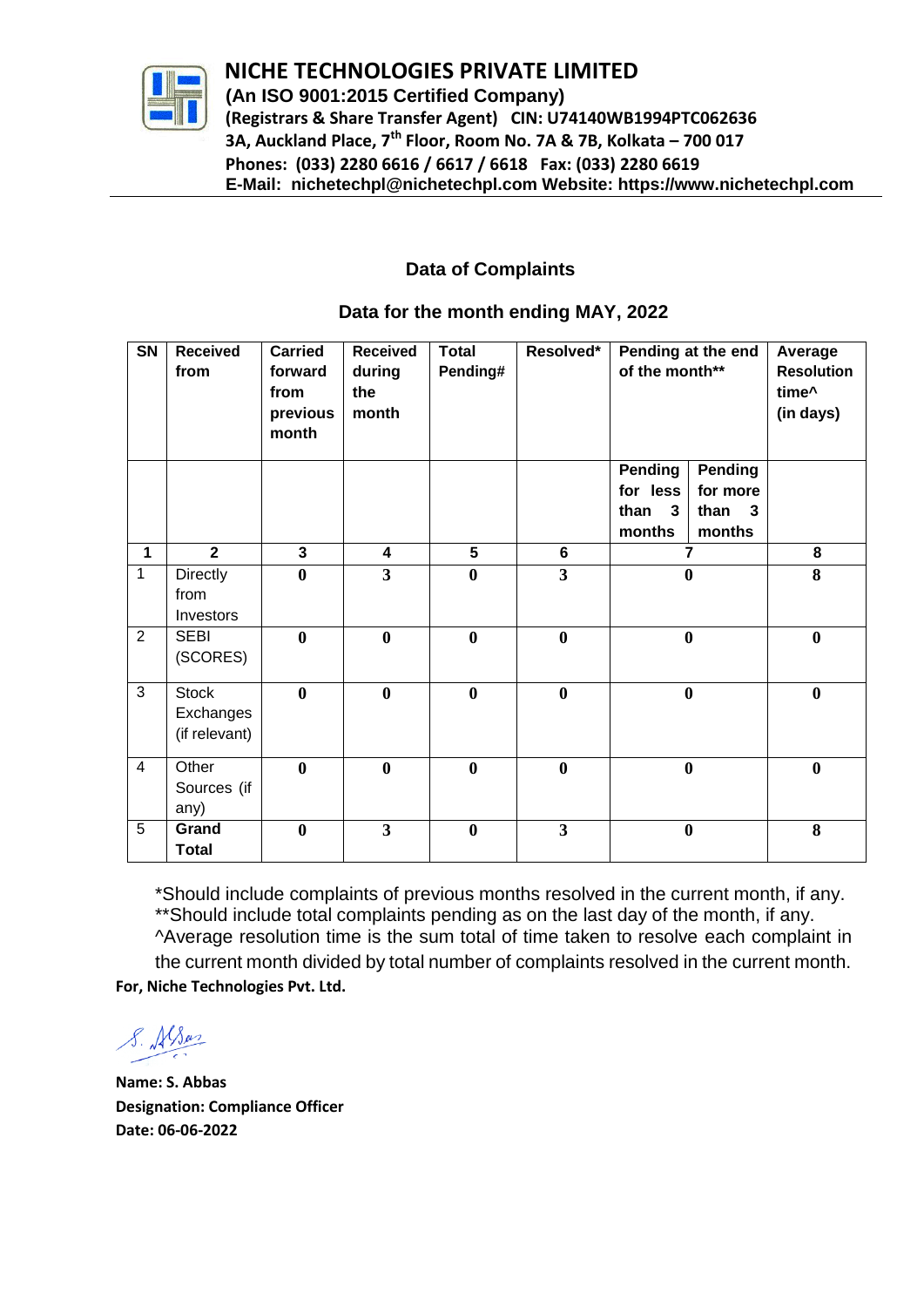

# **NIC NICHE TECHNOLOGIES PRIVATE LIMITED**

 **(An ISO 9001:2015 Certified Company) (Registrars & Share Transfer Agent) CIN: U74140WB1994PTC062636 3A, Auckland Place, 7th Floor, Room No. 7A & 7B, Kolkata – 700 017 Phones: (033) 2280 6616 / 6617 / 6618 Fax: (033) 2280 6619 E-Mail: nichetechpl@nichetechpl.com Website: https://www.nichetechpl.com**

## **Data of Complaints**

| <b>SN</b> | <b>Month</b>       | <b>Carried</b><br>forward<br>previous<br>from<br>month | Received | <b>Resolved</b> | <b>Pending</b> |  |  |
|-----------|--------------------|--------------------------------------------------------|----------|-----------------|----------------|--|--|
|           |                    |                                                        |          |                 |                |  |  |
|           | April, 2022        |                                                        |          |                 |                |  |  |
| 2         | May, 2022          |                                                        |          |                 |                |  |  |
|           | <b>Grand Total</b> |                                                        |          |                 |                |  |  |

#### **Month – wise data for the current financial year (F.Y.-2022-23)**

**For, Niche Technologies Pvt. Ltd.**

S. Alson

**Name: S. Abbas Designation: Compliance Officer Date: 06-06-2022**